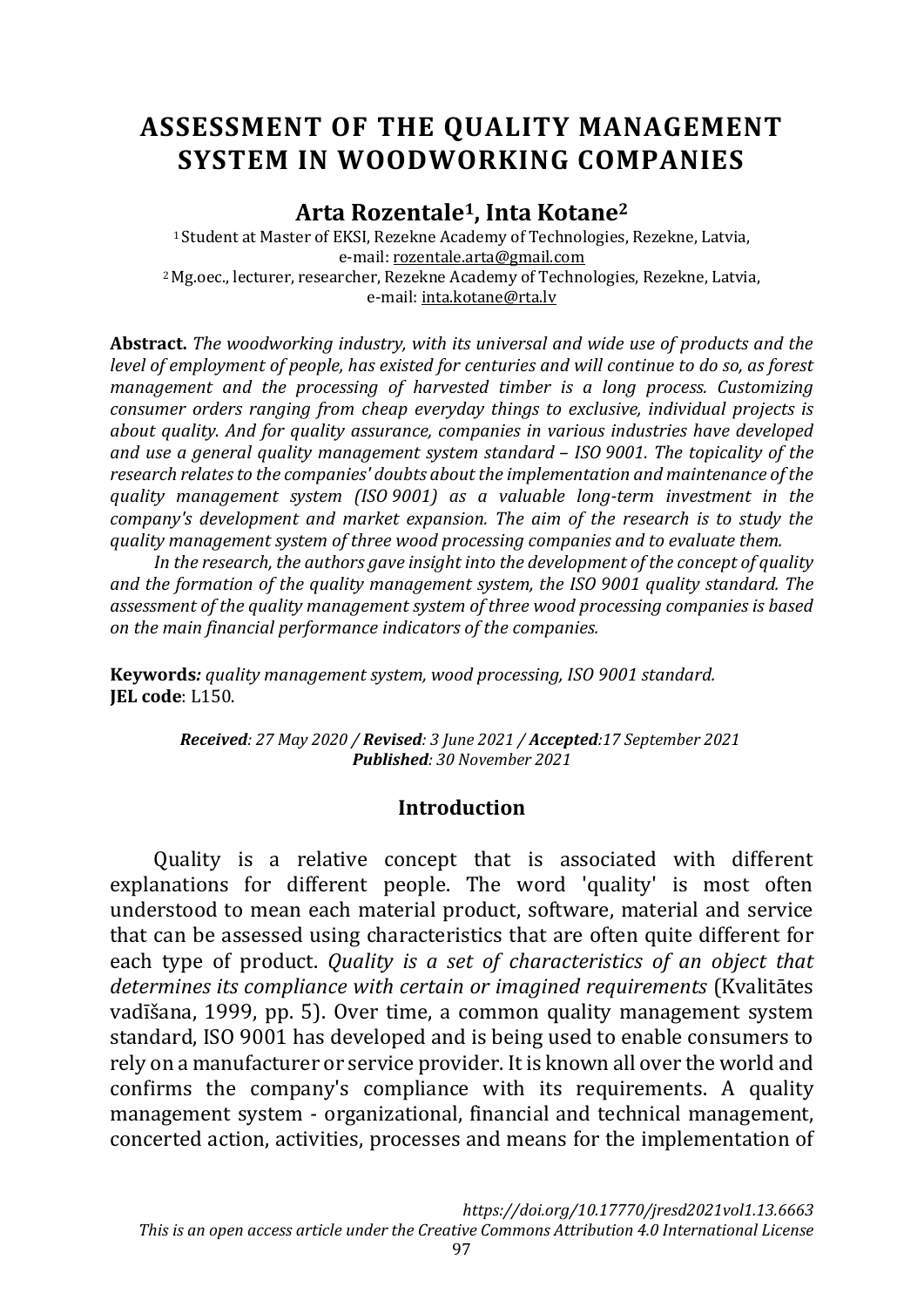quality, safety, security and environmental compatibility, efficient and effective quality management (Kvalitātes vadīšana, 1999, pp. 5).

There are many researches and scientific research papers about quality management systems, the systems' impacts on different organizations, companies – local and international: D. Handke and D. Edelhoff (2016), B. Başaran (2016), T. Kravchenko and I. Saienko (2020) etc.

The present research used the quality management system ISO 9001 "Quality Management Systems. Requirements (ISO 9001: 2015)". The standard defines a quality management system model (Kvalitātes pārvaldības sistēmas. Prasības (ISO 9001:2015), 2017) applicable to both organizations and companies. The quality management system is based on the ISO 9000 standard set.

A set of quality can be expressed in terms of quality levels: product quality, operational quality, company quality and overall quality (Байда, 2016, pp. 2).

The ISO 9001 quality management standard is by far the most common quality management system framework used by organizations in more than 170 countries around the world. It sets the standard not only for quality management systems but also for management systems in general (ISO 9001, s.a.). More than a million organizations around the world have underwent ISO 9001 certification, one of the world's most widely used management tools.

The first quality management system in Latvia was certified at the end of 1995. With Latvia's involvement in the European Union (EU) competition area, the popularity of the quality management system and the development of the conformity of production system and its accreditation in accordance with the requirements of the ISO standard increased (Drinke, 2019, pp. 245). Only in the last ten years in Latvia, the quality management system has started to become more relevant and in demand; in 2008 there were 500 certified companies, but in 2018 – 962 certified companies in Latvia (ISO Survey of certifications to management system standards, 2020).

In 2018 in Latvia, forests totalled 3.4 million hectares and covered 52% of the country's area (Meža nozare skaitļos un faktos: 2018, 2019); therefore, the forest is called Latvia's "green gold". Today, the forest sector is one of the main cornerstones of the national economy. The share of forestry, wood processing and furniture production in the gross domestic product in 2019 was 5.1%, while the volume of exports reached EUR 2.6 billion - 20% of the country's total exports. There is no parish in Latvia where one could not find a smaller or larger wood processing company. They are often the most important employers in rural areas, and therefore the mainstay of the local economy and population (Meža nozare skaitļos un faktos: 2021, 2020; Meža nozare cilvēkam, s.a.).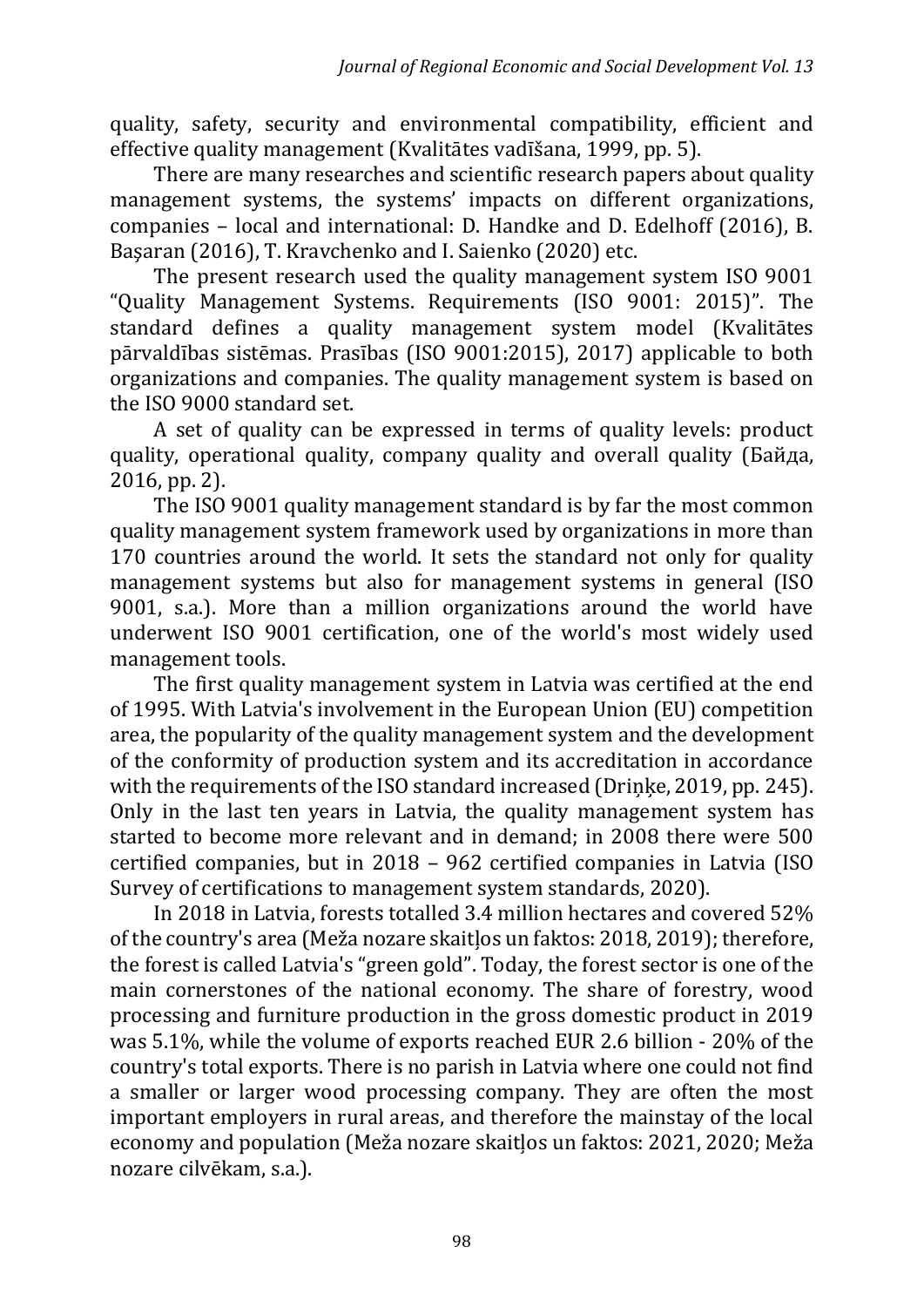The quality management system means continuous development and improvement of the company, therefore more and more companies choose to integrate the basic principles of the quality management system into the company's operations. Some of these companies also undergo certification to provide their customers and partners with a certificate of compliance with this system.

*The research aim* relates to a company's doubts about the quality management system – ISO 9001, its implementation and maintenance as a valuable long-term investment in the company's development and market expansion.

The research examines quality management systems in real companies operating in the field of wood processing. The companies are limited liability companies and correspond to medium-sized companies in Latvia.

*Object of research:* quality management system.

*Research subject:* quality management system costs.

*The aim of the research* is to analyse and evaluate the quality management systems in wood processing companies and to develop proposals for their improvement.

To achieve the aim of the research, the authors set the following *research tasks:*

- 1. Analyse quality management systems or their absence in the wood processing companies involved in the research study.
- 2. Evaluate the impact of the quality management system on the financial performance of the companies researched.
- 3. Develop conclusions and make proposals.

*Hypothesis of the research:* the implementation of the quality management system in the company promotes the increase of the company's quality by streamlining the company's processes, and has a positive effect on the company's financial performance.

The research uses general scientific *research method*s: the monographic and descriptive methods and the comparative analysis method, data grouping, and the graphical method.

*Research period* – the years 2017-2019 for analysing the financial performance indicators of companies related to the quality management system.

#### **Quality management system review in companies**

The quality management system requires investment from the company and at the same time helps the company to increase profit (revenue). In business, it is important to identify not only the criteria for determining quality but also the potential maintenance costs. A number of proposals have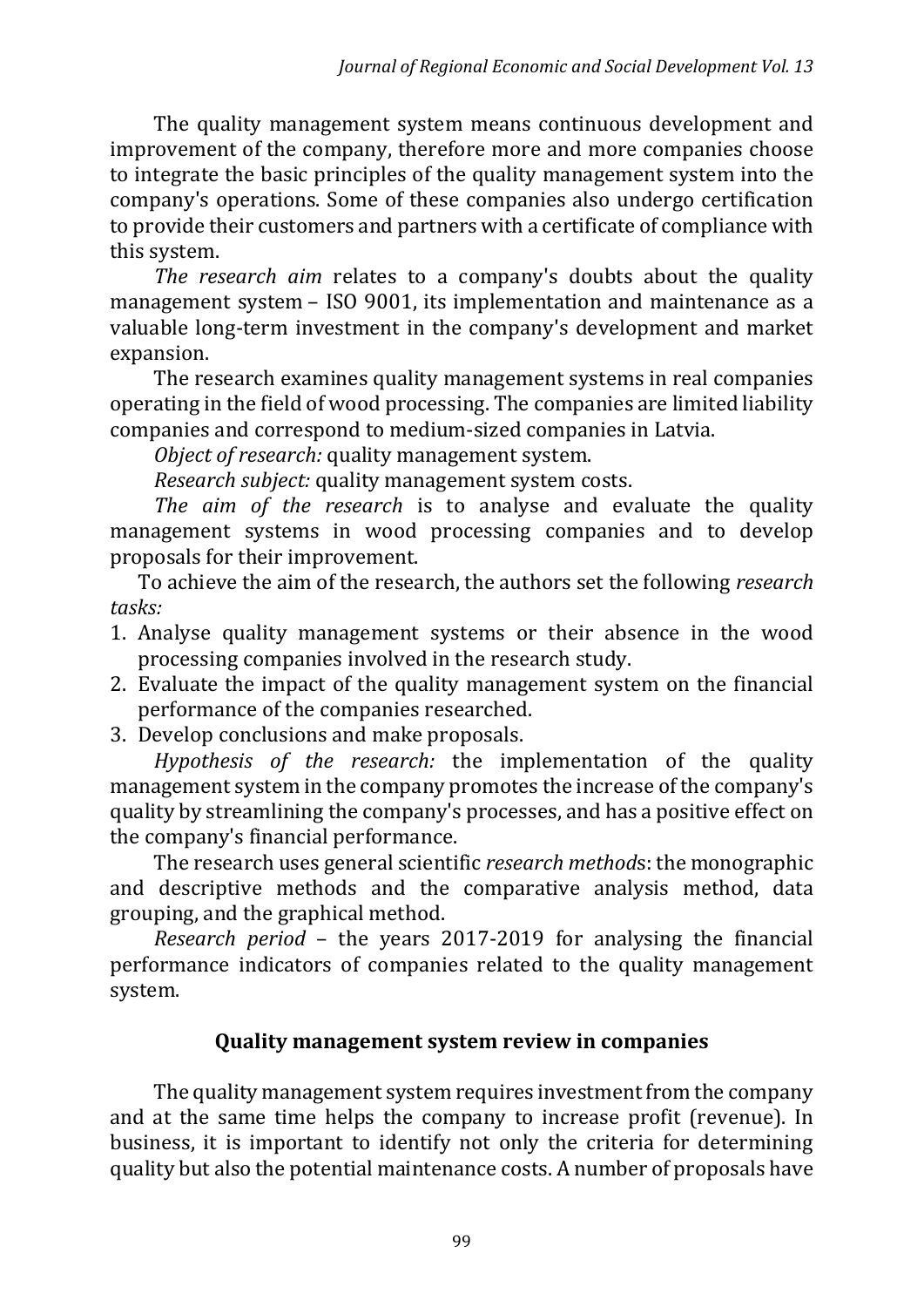been made in the industry, notably the recommendation by P.B. Crosby (*Philip Bayard "Phil" Crosby*) that the cost of a quality management project should not exceed 2.5% of total expenditure. Other authors believe that up to 15% of the funds obtained from sales should be used for quality assurance and should include such expenses as repair of defects, production material stocks, re-maintenance, quality control, provision of guarantees (Forands, 2009, pp. 215).

**"Company 1" –** a limited liability company, founded in 1993. "Company 1" Ltd. has three main areas of activity - production of wooden windows and doors, production of wood pellets, production of sawn timber and glued material. "Company 1" Ltd. introduced the quality management system in 2009 (Intervija ar SIA "Uzņēmums 1" izpilddirektoru S. K., 2020). The initial team that maintained the quality management system consisted of three specialists - a quality manager, a technician and a laboratory technician (SIA "Uzņēmums 1" iekšējie dokumenti (nepublicētie materiāli)).

In relation to the maintenance costs of the quality management system of "Company 1" Ltd., the company has set stricter limits, as indicated in the recommendations of P.B. Crosby (Forands, 2009, pp. 215). For "Company 1" Ltd., the costs of the quality management system do not exceed 1% of the total expenses. The company's internal quality goals also state that defective products (for which complaints are received from the customer) do not exceed on average 1% of the sold products, which have been successfully maintained so far. (SIA "Uzņēmums 1" iekšējie dokumenti (nepublicētie materiāli)).

Quality management system maintenance costs 2017–2019. In 2017, quality management system costs which directly relate only to the maintenance of the ISO 9001 certificate, which includes staff wages, certification costs, training, departmental support and measuring instruments have decreased for "Company 1" Ltd. from EUR 77,500 (in 2017) to EUR 57.900 (in 2019). These are costs that are directly attributable to maintaining the ISO 9001 certificate and the corresponding quality management system, which are not small. During the research period, most of them – 93% – were the remuneration of the employees of the quality department (see Table 1).

A comparison of the ratio of total cost of "Company 1" Ltd. to its costs attributable to ISO 9001 as a certificate not related to direct production control reveals that employee wages represent the highest percentage of total cost; in terms of total cost of the quality management system, the wages make up only 47%, instead of 93% earlier. In terms of total cost, employee wages are followed by production sample costs and testing costs; if "Company 1" Ltd. works on the development of new products, additional product testing is also required, which increases its costs.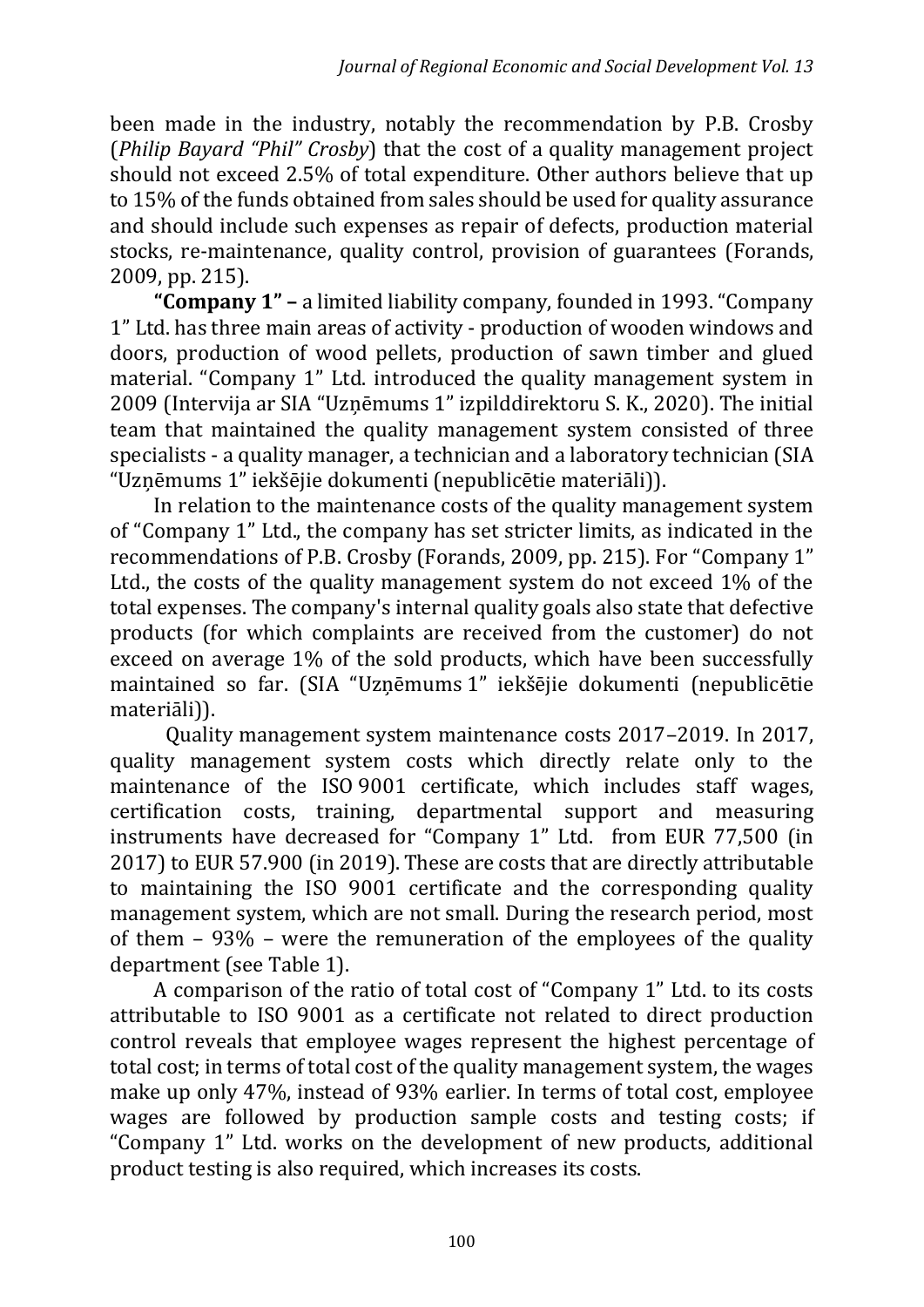An analysis of the experience of "Company 1" Ltd. and the distribution of its costs allows the authors to draw a conclusion that is consistent with the statement of other specialists mentioned above that the ISO 9001 certificate does not represent to the product quality, but to the overall quality of the company. ISO 9001 indicates the company's prestige and that the company has sufficient resources and a desire to maintain this certificate to attest to the high level of the company's quality management system.

**Table 1. Total costs of the quality management system, euro, 2017-2019** (authors' construction based on the company's unpublished financial data)

|                          | "Company 1" Ltd. |        |        | "Company 2" Ltd. |       |       | "Company 3" Ltd. |          |          |
|--------------------------|------------------|--------|--------|------------------|-------|-------|------------------|----------|----------|
|                          | 2017             | 2018   | 2019   | 2017             | 2018  | 2019  | 2017             | 2018     | 2019     |
| Wages                    | 6000             | 5000   | 54000  | 2500             | 5000  | 30000 | 4500             | 4500     | 54000    |
| Certification            | 1800             | 2300   | 1800   | 1800             | 1800  | 1800  | $\theta$         | 0        | 2300     |
| Training                 | 1500             | 900    | 600    | 1500             | 600   | 800   | $\mathbf{0}$     | $\theta$ | 0        |
| Departmental<br>supplies | 700              | 500    | 500    | 2000             | 2300  | 2000  | 500              | 1000     | 450      |
| Measuring<br>instruments | 1500             | 1000   | 1000   | 2000             | 2050  | 2000  | 1500             | 700      | 800      |
| Production<br>samples    | 23000            | 60000  | 30000  | 75000            | 30000 | 35000 | 15000            | 10000    | 20000    |
| Testing costs            | 15000            | 40000  | 20000  | 55000            | 18000 | 20000 | $\Omega$         | 0        | $\theta$ |
| Other certificates       | 10000            | 8000   | 6500   | 9000             | 7500  | 7000  | 7000             | 7000     | 7000     |
| <b>Total costs</b>       | 59500            | 117700 | 114400 | 148800           | 67250 | 98600 | 28500            | 23200    | 84550    |

**"Company 2**" - a limited liability company, founded in 2011. "Company 2" Ltd. is a young and fast-growing company, which, combining the experience of industry professionals and creating a strong team, has become one of the leading manufacturers of windows and doors in the Baltics. The factory is in modern premises, especially suitable for the production of wooden windows and doors.

Analysing the experience of "Company 2" Ltd. in implementing the quality management system and its maintenance, it should be taken into account that the company started operating relatively recently – in 2011 and developed rapidly; therefore, a full-fledged quality management system was introduced immediately with the establishment of the company. According to P.B. Crosby's recommendation, expenditure on the implementation of a quality management system should not exceed 2.5% of total expenditure (Forands, 2009, pp. 215); however, "Company 2" Ltd. does not limit its financial resources for the provision of a quality management system. It is important for the company that everyone in the company produces the highest quality product in Europe, as well as eliminates all customer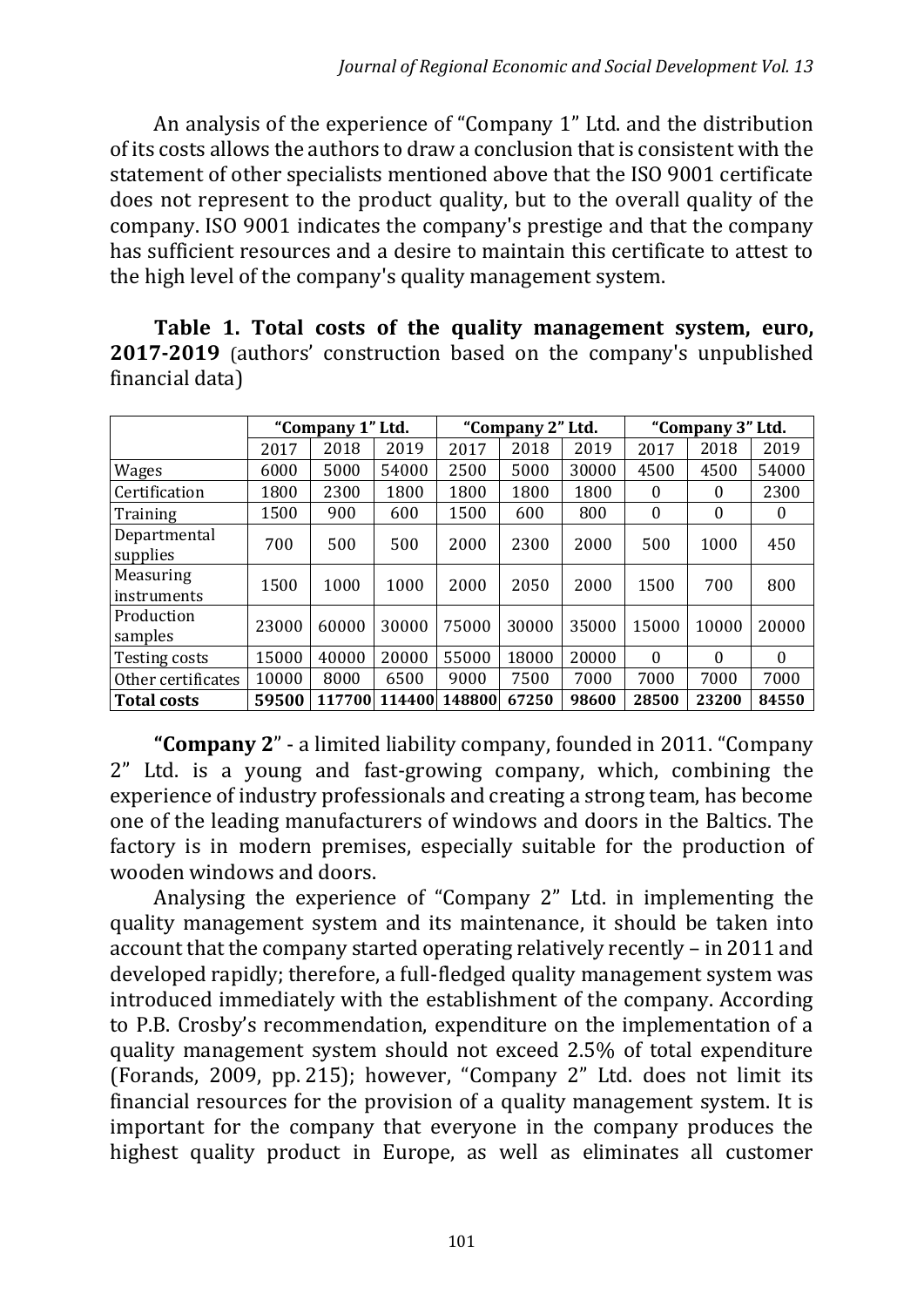problems that have arisen not only through the company's fault, because the company's priority is a satisfied customer.

The total maintenance cost of the quality management system (see Table 1) related to the maintenance of the ISO 9001 certificate has decreased during the reporting period from EUR 37,300 (2017) to EUR 36,600 (2019). Wage costs accounted for 80-90% of total cost.

An analysis of the highest costs and the costs attributable to ISO 9001 as a certificate not related to direct production control for "Company 2" Ltd. reveals that the wages of the employees represent the highest cost. Taking into account other costs, the employees' wages are in 2nd place, accounting for 30% of the total cost of the quality management system of Company 2 in 2019.

**"Company 3"** – a limited liability company, founded in 2012. "Company 3" Ltd. was established as a specialized large-scale, cost-effective contract manufacturer supplying branded residential and commercial playground equipment primarily for the European market (SIA "Uzņēmums 3" pamatdati, 2020; SIA "Uzņēmums 3" mājaslapa, 2020).

The economic activity of "Company 3" Ltd. is seasonal, and the highest level of production is reported from May to August. The products of "Company 3" Ltd. are mainly sold to one main customer (70% of the production), which sells these products in the British market. A small part - 30% - of the production is distributed among two other customers. The company does not offer to buy its products to local residents - neither individuals nor legal entities.

The quality management system of"Company 3" Ltd. started at the same time as the company was founded in 2012. Initially, one employee was responsible for the quality of the company's products and the maintenance of related certificates and documentation, who also performed other work duties. As the company develops, quality management measures have been performed by two employees since 2016 (SIA "Uzņēmums 3" iekšējie dokumenti (nepublicētie materiāli)). For financial and strategic reasons, the company has not chosen to be certified for the ISO 9001 quality management system.

Identifying and evaluating the company's quality management systems in accordance with P.B. Crosby's recommendation reveals that expenditure on the implementation of a quality management system should not exceed 2.5% of total expenditure (Forands, 2009, p. 215). The costs directly attributable to the maintenance of the ISO 9001 certificate and the corresponding quality management system are not low. The majority - 94% is made up of the remuneration of the quality department employees (see Table 1).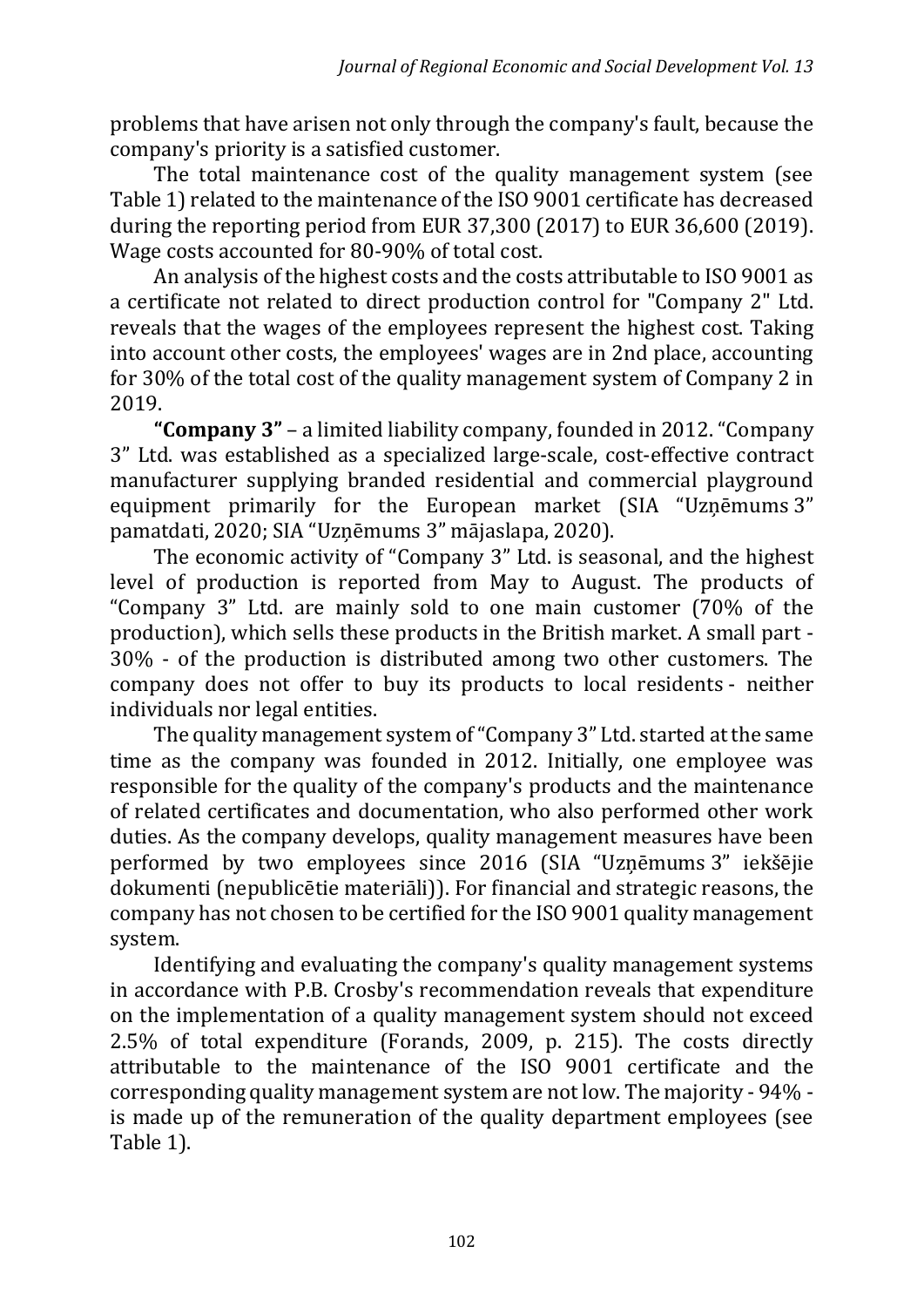Analysing the company's full quality management system and its costs for 2019, additional costs related to production samples and maintenance costs of other certificates should be taken into account. Production samples for quality control cost from EUR 15 000 to EUR 20 000 per year, maintenance costs for other certificates (including ISO 9001) per year - EUR 7 000 (SIA "Uzņēmums 3" iekšējie dokumenti (nepublicētie materiāli)).

Although "Company 1" Ltd. and "Company 2" Ltd. adhere to different principles of quality management system development in terms of the number of employees and the technology of the manufactured products many employees and manual work are involved in the production of "Company 1" Ltd. products, while the main production of "Company 2" Ltd. involves the use of modern production equipment. The total costs of the quality management systems of both companies are relatively similar, the average costs of the quality management system and certifications, i.e. testing costs is EUR 137,533 for "Company 1" Ltd. and EUR 132,383 for "Company 2" Ltd. The costs are equal to the production sample and the amount of testing costs. The average quality management system cost of "Company 2" Ltd. was EUR 28,917 per year.

According to the authors, a calculation of the costs of a quality management system should take into account the amount of products and services complained of or the cost of remedying them, the cost of production incurred and the cost of reproduction. "Company 1" Ltd., unlike the other two companies, started listing and calculating the costs at the end of 2018, but it requires a lot of work in setting up and maintaining the system, so most often the companies calculate these costs approximately, calculating only the most significant costs for defects and complaints.

Analysing the costs of the quality management systems of all the companies examined, which directly relate to the maintenance of ISO 9001 certificates, the authors concluded that the situation was the same for all the companies - specialist wages made up 80-97%, while the other related costs, such as certification costs, training, departmental support, measuring instruments accounted for only 1-5% of the total cost. In total, the costs were similar, on average EUR 66,700 for "Company 1" Ltd., EUR 46,883 for "Company 2" Ltd., EUR 56,333 for "Company 3" Ltd. The costs appear to be high, but compared with the total cost of a company's quality management system, where the costs of production samples, testing and other certificates have to be added, staff costs fall from 24% to 74%. For "Company 1" Ltd., ISO 9001 certificate maintenance costs in the reporting period accounted for 48% of the total quality management system cost, for "Company 2" Ltd. the costs were only 35%, while the highest cost were reported for "Company 3" Ltd. at 72% of the total cost, because the company had no testing costs and very low production sample costs. In total in the reporting period, the highest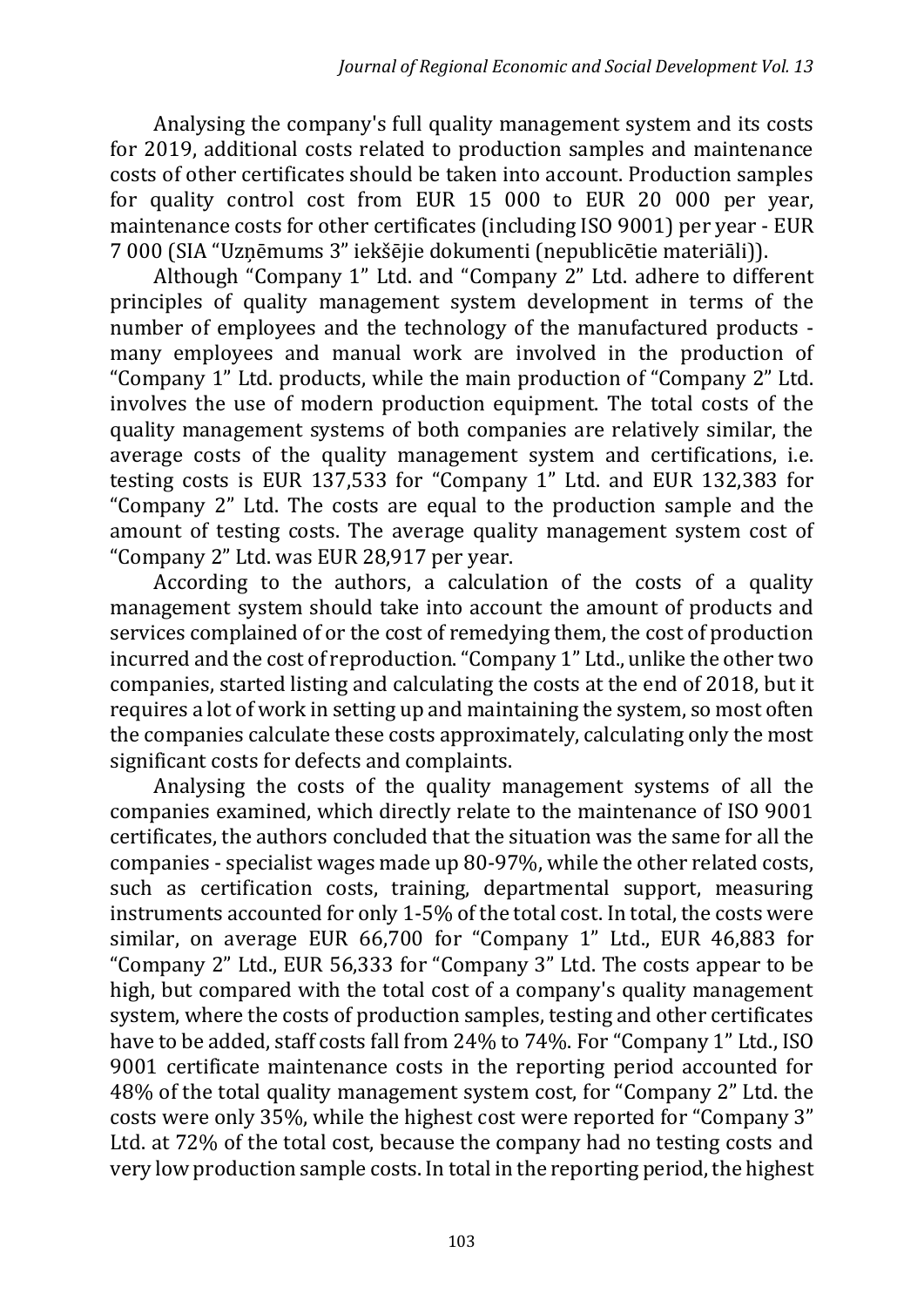quality management system costs were reported for "Company 1" Ltd., on average EUR 137.533, similar costs were reported for "Company 2" Ltd. at EUR 132.383, whereas the lowest costs were reported for "Company 3" Ltd. at EUR 78.416.

#### **Impact of the quality management system on the companies' financial performance**

The impact of a quality management system on a company's financial performance can be determined by analysing the company's key financial performance and the changes. The research analysed financial performance indicators for the companies (see Table 2), and the criteria of each company are highlighted in grey in the table, which were assessed as good and excellent.

### **Table 2. Financial performance indicators for "Company 1" Ltd., "Company 2" Ltd. and "Company 3" Ltd., 2017-2019** (authors'

construction based on the company's financial data, authors calculations)

|                      | Reporting year | ပ္ပ<br>independen<br>Financial<br>ratio | ROA,<br>profitability<br>Assets<br>వ్ | Return on equity,<br>వ<br>ROE, | E.<br>ð<br>receivables<br>Turnover<br>days | days<br>Turnover of<br>$\Xi$<br>payables, | days<br>Inventory<br>turnover<br>$\Xi$<br>period, |
|----------------------|----------------|-----------------------------------------|---------------------------------------|--------------------------------|--------------------------------------------|-------------------------------------------|---------------------------------------------------|
| "Company 1"<br>Ltd.  | 2017           | 0.46                                    | 1.56                                  | 3.39                           | 18.85                                      | 140.21                                    | 85.01                                             |
|                      | 2018           | 0.45                                    | 1.40                                  | 3.11                           | 37.21                                      | 164.95                                    | 110.53                                            |
|                      | 2019           | 0.53                                    | 5.94                                  | 11.28                          | 35.90                                      | 133.19                                    | 109.23                                            |
| "Company 3"<br>Ltd.  | 2017           | $-0.10$                                 | $-2.91$                               | $-28.35$                       | 17.17                                      | 2085.02                                   | 0.00                                              |
|                      | 2018           | 0.10                                    | 1.30                                  | 12.59                          | 5.40                                       | 1062.12                                   | 0.00                                              |
|                      | 2019           | 0.71                                    | 0.65                                  | 0.91                           | 17.17                                      | 422.77                                    | 0.00                                              |
| "Company 3"<br>Ltd." | 2017           | 0.37                                    | 17.81                                 | 48.66                          | 4.20                                       | 37.00                                     | 31.67                                             |
|                      | 2018           | 0.47                                    | 15.24                                 | 32.45                          | 10.02                                      | 36.02                                     | 26.76                                             |
|                      | 2019           | 0.41                                    | 29.35                                 | 71.51                          | 12.71                                      | 54.39                                     | 44.71                                             |

Summarizing the financial performance indicators shown in Table 2, the authors conclude that the most stable situation is for "Company 1" Ltd., for which the financial independence ratio reaches the recommended limit - 0.5, as well as the other indicators improved in the analysis period, for example, the turnover of payables decreased to 133 days in 2019 and the return on assets (ROA) reached 5.9% and the return on equity increased to 11.28% in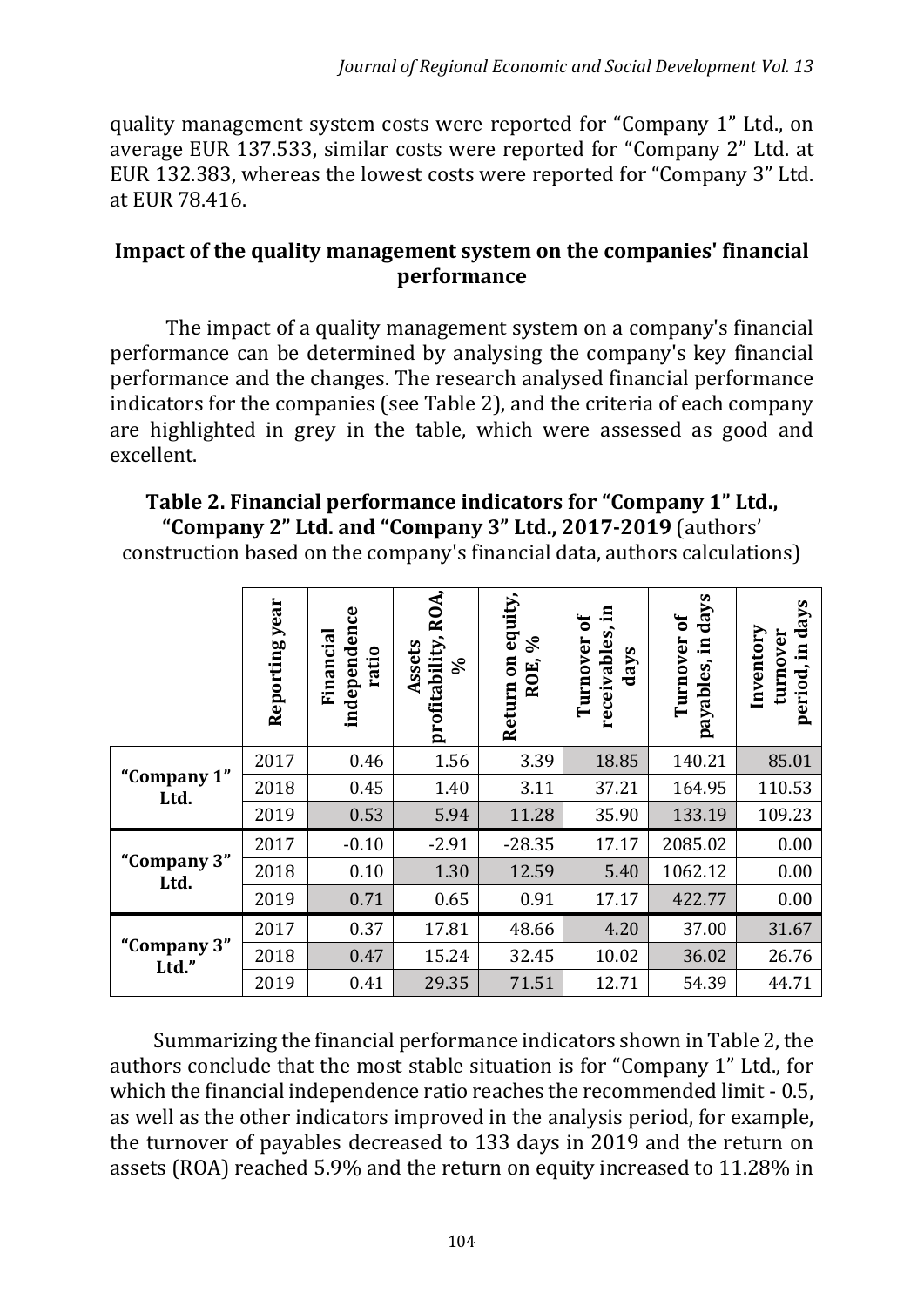2019. For "Company 2" Ltd., changes in the financial independence ratio ranged from negative (-0.10) to positive - 0.71 in 2019. During the analysis period, the best year for this company was 2018.

The total balance sheet of "Company 3" Ltd. doubled in the reporting period, reaching the amount of EUR 746,137, which related to the increase in current assets and short-term liabilities. The company's financial system was stable and attractive to external creditors.

According to the authors, in order to assess the impact of quality management system costs and the extent of this impact on the financial performance of the companies, it is necessary to compare the ratio of the total annual cost of the quality management system to the balance sheet total (see Table 3).

**Table 3. Ratios of the annual costs of the quality management system to the total balance sheet of the company for "Company 1" Ltd., "Company 2" Ltd. and "Company 3" Ltd., 2017-2019** (authors' construction based on the company's financial data (published and unpublished))

|             | <b>Reporting</b> | <b>Total certification</b> | <b>Balance sheet</b> | <b>Relation</b> |  |
|-------------|------------------|----------------------------|----------------------|-----------------|--|
|             | year             | costs, EUR                 | total, EUR           |                 |  |
| "Company 1" | 2017             | 125500                     | 11187876             | $1\%$           |  |
| Ltd.        | 2018             | 172700                     | 11784128             | $1\%$           |  |
|             | 2019             | 114400                     | 11330996             | $1\%$           |  |
| "Company 2" | 2017             | 176300                     | 1271110              | 14%             |  |
| Ltd.        | 2018             | 122250                     | 1555892              | 8%              |  |
|             | 2019             | 98600                      | 2094034              | 5%              |  |
| "Company 3" | 2017             | 78000                      | 345829               | 23%             |  |
| Ltd.        | 2018             | 72700                      | 398965               | 18%             |  |
|             | 2019             | 84550                      | 746137               | 11%             |  |

From Table 3, the authors concluded that the costs of the quality management system as a percentage of the balance sheet total are low, for example, in 2019 for "Company 1" Ltd., the costs of the quality management system accounted for 1% of the balance sheet total, 5% for "Company 2" Ltd. and 11% for "Company 3" Ltd. This confirms that the quality management system has many advantages, but it does not bring any financial benefits to the company, nor does it incur disproportionate costs.

The advantages of the quality management system of the companies and their interaction with the financial performance of the companies are shown in Table 4.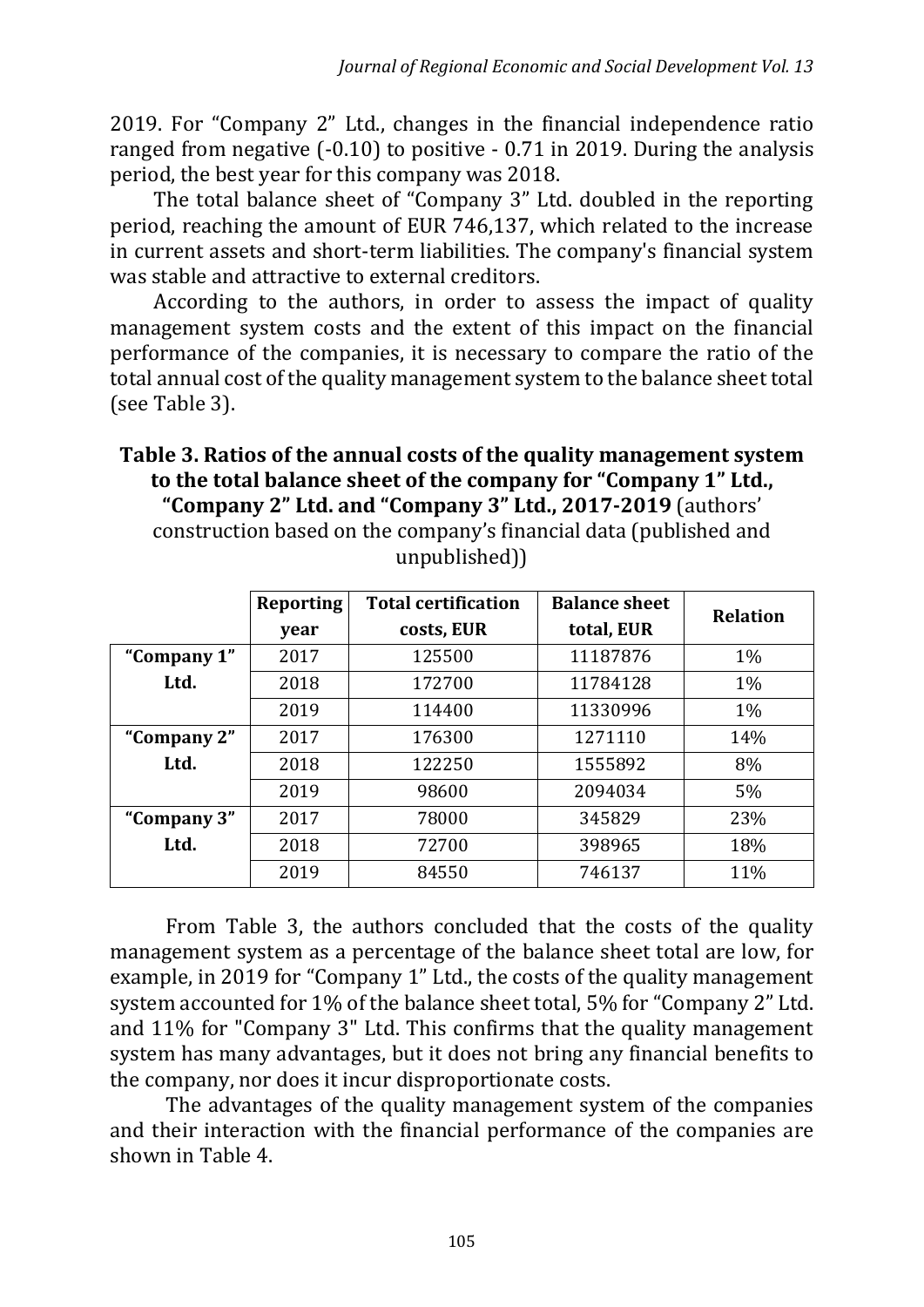# **Table 4. Impacts\* of the quality management system standard ISO 9001 on the financial performance of companies** (authors' construction

|                                      | "Company 1" | "Company 2" | "Company 3" |  |
|--------------------------------------|-------------|-------------|-------------|--|
|                                      | Ltd.        | Ltd.        | Ltd.        |  |
| ISO 9001 standard maintenance costs  | negative    | negative    | negative    |  |
| Quality department maintenance       |             |             |             |  |
| costs                                | negative    | negative    | negative    |  |
| The possession of the ISO 9001       |             |             |             |  |
| certificate helps to streamline the  | neutral     | positive    | negative    |  |
| company's processes                  |             |             |             |  |
| The existence of the ISO 9001        | positive    |             |             |  |
| standard helps to gain customers     |             | positive    | positive    |  |
| The possession of the ISO 9001       |             |             | not         |  |
| certificate serves as a criterion in | positive    | positive    | applicable  |  |
| procurement                          |             |             |             |  |
| Improves business performance,       | neutral     | neutral     | neutral     |  |
| manages company risks                |             |             |             |  |
| Increases customer satisfaction      | positive    | positive    | positive    |  |
| Investment attraction                | positive    | positive    | positive    |  |

based on the authors' experience and financial analysis)

*\* Impact assessment:*

*Positive - the criterion promotes turnover growth or profit*;

*Neutral - the criterion does not affect / generate neither revenue nor expenditure*;

*Negative - indicates a situation where the criterion creates costs for the company*;

*Not applicable - the criterion is not applicable to the specific company*.

Based on Table 4, it can be concluded that although several criteria have a positive impact on the financial performance of companies, for example, customer attraction and satisfaction increase turnover. However, the financial benefits it provides cannot be unequivocally determined. Improving and streamlining processes can also make a positive financial contribution if the work is done more efficiently and consumes less resources, but it can also make a negative contribution if these processes are carried out in a hurry.

The research confirms that changes in the financial performance of the companies are not affected by the presence or absence of a quality management system. According to the research data, all the three companies are improving their financial situations for higher profits and business development. In 2020, two companies attracted additional financing, which is also necessary for "Company 3" Ltd.

In order to better assess the impacts of the quality management system on the financial performance of the companies, further independent research is needed to take into account the interaction of the quality management system with the financial performance of the companies in the future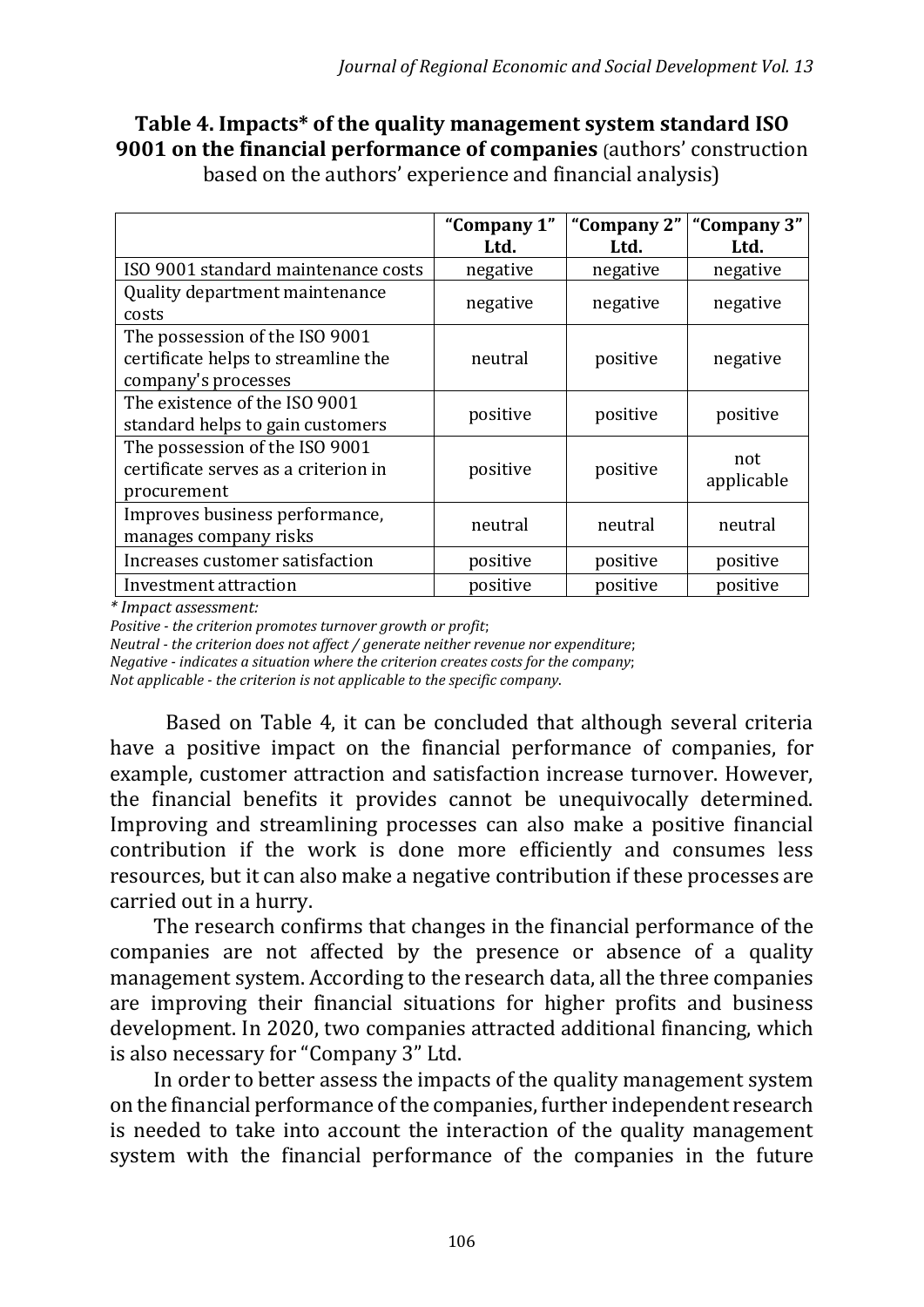development of the companies - what financial benefits / losses provide particular process improvements.

#### **Conclusions and Proposals**

### *Conclusions*

The concept of quality has become much broader in the 21st century, so it is increasingly important to base the quality management system of a company on a combination of the latest theories and practices of the industry. The current ISO 9001 quality standard does not provide specific guidelines for setting up a quality management system, its requirements are very general and vague to be adaptable to all types of companies, both in terms of their size and the type of product or service sold.

Evaluating the ISO 9001 standard, it can be concluded that the advantages outweigh the disadvantages, as a company that is willing to invest time and resources in setting up an ISO 9001 quality management system benefits from three reasons: streamlined and established transparent business processes; optimized company processes and increased company profit; the company's operating principles for customers and cooperation partners are approved by an accredited certification body, which regularly conducts audits of the company, checking its compliance and directing the company's customer-oriented process management.

Based on the analysis of the costs of the companies' quality management systems directly related to the maintenance of the ISO 9001 certificate, it can be concluded that the situation is similar in all the three companies: 80-97% are specialist wages, the other related costs (certification costs, training, department, measuring instruments) make up only 1-5%. In total, the highest quality system costs were found for "Company 1" Ltd., on average in the research period it was EUR 137 533, similar costs were also found for "Company 2" Ltd. at EUR 132 383, while "Company 3" Ltd had the lowest costs at EUR 78 416.

Comparing the ratio of the total annual cost of the quality management system to the balance sheet total reveals that the costs of the quality management system as a percentage of the balance sheet total are low, for example, in 2019 for "Company 1" Ltd., the costs of the quality management system accounted for 1% of the balance sheet total, 5% for "Company 2" Ltd. and 11% for "Company 3" Ltd. This confirms that the quality management system has many advantages, but it does not bring any financial benefits to the company, nor does it incur disproportionate costs.

All the three companies surveyed are taking steps to improve their financial situation in order to make more profits and develop their businesses. The financial position of the companies is not affected by the existence of a quality management system in the companies, i.e. not having a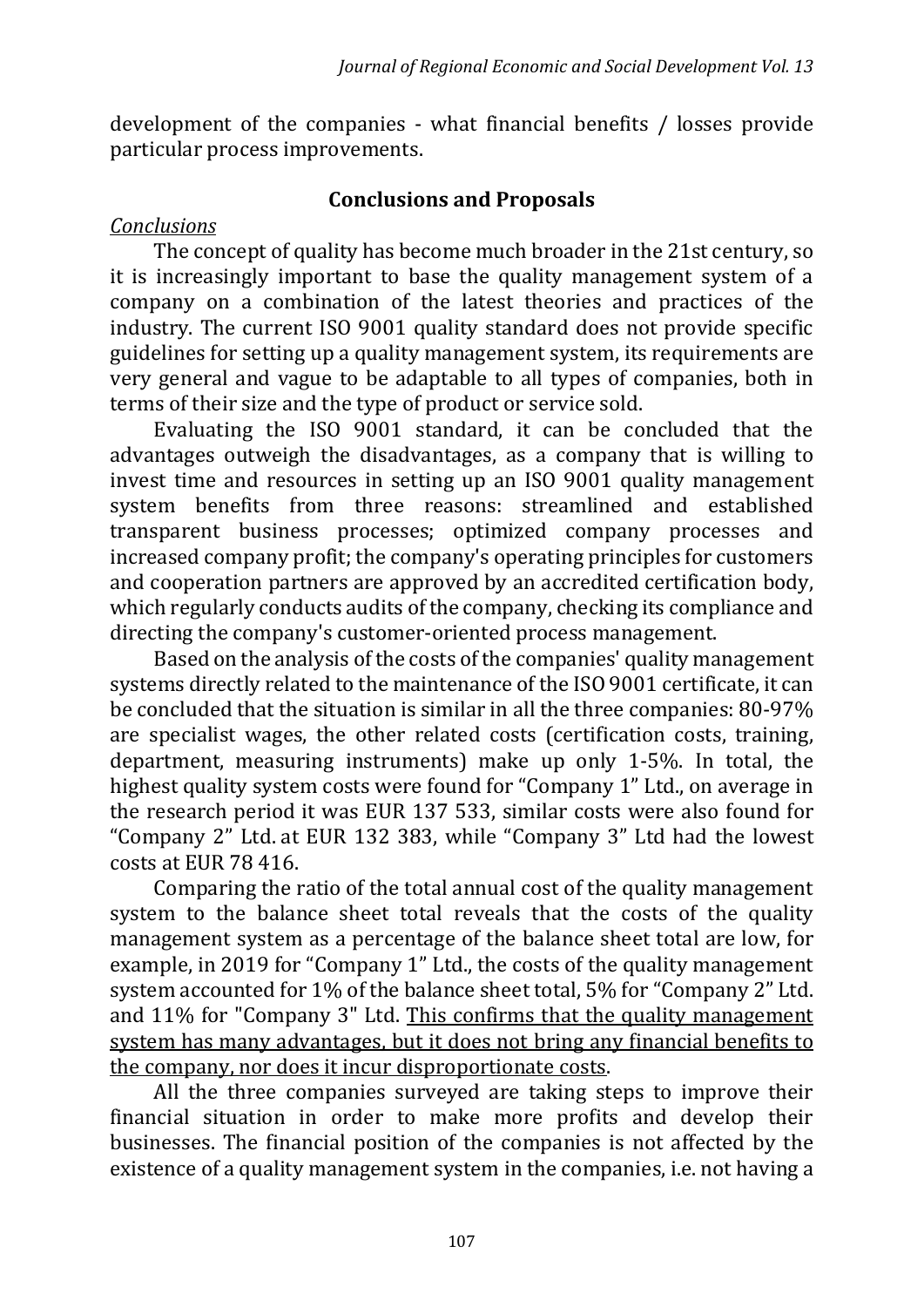quality management system, the financial performance would be almost constant, as a quality management system is a way of managing a company and organizing processes that is developed and maintained throughout the company. Consequently, a quality management system has many advantages, but it does not provide a specific financial benefit to the company, nor does it entail disproportionate costs.

Based on the analysis of the research data, the hypothesis put forward was partially confirmed. The costs and financial benefits of the quality management system are too small to affect the company's financial situation; however, the quality management system helps to streamline the company's internal processes and indicates the high level of the company's quality to customers.

## *Proposals*

The costs of the quality management system should include the amounts of products and services for which complaints or complaints have been received and the costs of remedying them, as well as the costs of production and reproduction incurred during the production process.

To increase the quality, "Company 1" Ltd. would need to:

- improve the equipment of the Laboratory, to arrange the reference instruments for verification and calibration of measuring instruments;
- increase interdepartmental cooperation in improving processes; especially between the warehousing and accounting departments;
- review and rethink the system of employee wages and motivations, because the company has a high turnover of employees;
- involve more employees in the development of new products;
- create and use customer satisfaction questionnaires on a daily basis.

The authors propose to increase the quality of "Company 2" Ltd. through:

- improving descriptions of internal processes, changing the format of descriptions;
- defining more precisely job responsibilities for employees, as well as introducing the employees to the positions of other employees and their responsibilities.

"Company 3" Ltd. needs to increase quality through:

- finding the necessary resources and certifying the company in accordance with the ISO 9001 standard;
- involving employees working on new product development;
- creating and using customer satisfaction questionnaires on a daily basis.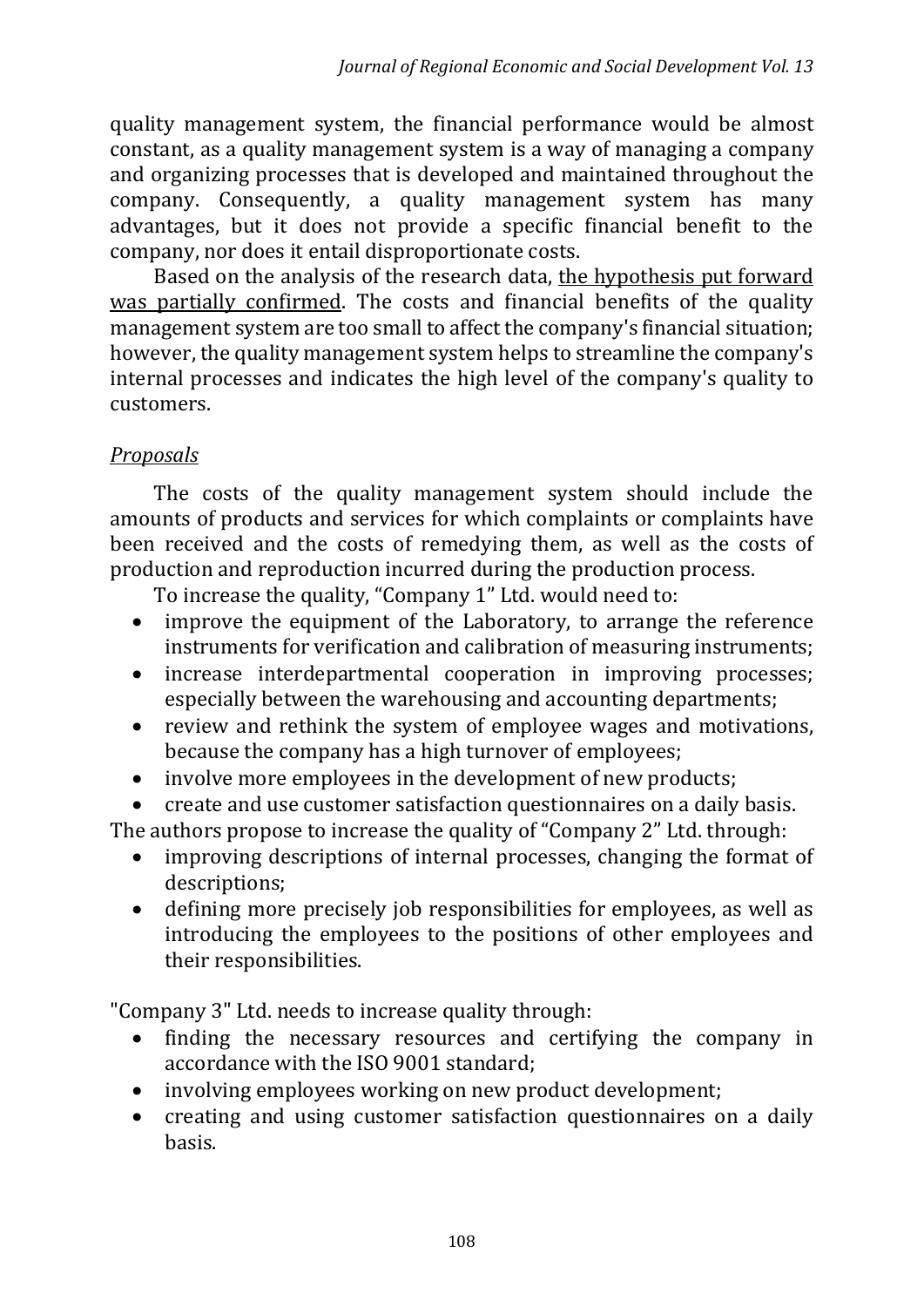In order to better assess the impacts of the quality management system on the company's financial performance, further independent research would be needed, which would take into account the interaction of the quality management system with the company's financial performance.

#### **References**

- 1. Başaran, B. (2016). *The effect of ISO quality management system standards on industrial property rights in Turkey*. World Patent Information, 45, pp. 33-46.
- 2. Driņķe, Z. (2019). *Kvalitātes vadības sistēmas Latvijas mazo un vidējo uzņēmumu konkurētspējas paaugstināšanai*. Rīga: Biznesa augstskola "Turība".
- 3. Forands, I. (2009). *Biznesa vadības tehnoloģijas*. Rīga: Latvijas Izglītības fonds.
- 4. Handke, D., Edelhoff, D. (2016). Quality and risk management strategy for mechanized tunnelling – From machine concept to process controlling. *Geomechanics and Tunnelling*, 9 (3), 222-233.
- 5. *ISO 9001*. (S.a.). Hyderabad: SPK Global Solutions. Retrieved from [http://spkglobalsolutions.com/iso-9001/,](http://spkglobalsolutions.com/iso-9001/) sk. 25.12.2019.
- 6. *ISO Survey of certifications to management system standards: ISO 9001 – data per country and sector, 1993 to 2017*. (2020). OpenText Content Server, 1995-2020. Retrieved **from** the contract of the contract of the contract of the contract of the contract of the contract of the contract of the contract of the contract of the contract of the contract of the contract of the contract [https://isotc.iso.org/livelink/livelink?func=ll&objId=21413346&objAction=brows](https://isotc.iso.org/livelink/livelink?func=ll&objId=21413346&objAction=browse&viewType=1) [e&viewType=1](https://isotc.iso.org/livelink/livelink?func=ll&objId=21413346&objAction=browse&viewType=1)
- 7. Kravchenko, T., Saienko, I. (2020). World Experience Of Process Quality Management Of Teacher Training In Hei. Baltic Journal of Economic Studies, 6(4), 90-97.
- 8. *Kvalitātes pārvaldības sistēmas. Prasības (ISO 9001:2015).* (2017). Rīga: Latvijas standarts.
- 9. *Kvalitātes vadīšana*. (1999). Rīga: Kamene.
- 10. *Meža nozare cilvēkam*. (B. g.). Rīga: Zaļās mājas. Retrieved from: https://site-335431.mozfiles.com/files/335431/meza\_nozare\_cilvekam\_web\_copy.pdf?147860 9918
- 11. *Meža nozare skaitļos un faktos: 2018*. (2019). Rīga: Zaļās mājas, 54 lpp. Retrieved from: https://www.zm.gov.lv/public/ck/files/skaitlifakti\_LV\_2018web.pdf, sk
- 12. *Meža nozare skaitļos un faktos: 2021*. (2020). Rīga: Zaļās mājas, 52 lpp. Retrieved from:
	- https://www.zm.gov.lv/public/ck/files/ZM/mezhi/buklets/skaitlifakti\_LV\_2021.pdf
- 13. *SIA "Uzņēmums 3" mājaslapa*. (2020). Tiešsaistes resurss, sk. 27.04.2020.
- 14. *SIA "Uzņēmums 3" pamatdati*. (2020). Rīga: Lursoft. Tiešsaistes resurss, sk. 28.04.2020.
- 15. Байда, Е.А. (2016). Система экономики качества как инструмент оценки экономической эффективности организации. *Концепт, научно-методический электронный журнал, 4*, с. 2.

#### *Unpublished materials:*

- 1. *Intervija ar SIA "Uzņēmums 1" izpilddirektoru S. K*. (2020).
- 2. *SIA "Uzņēmums 1" bilance, 2017-2019.* (Iekšējie dokumenti / nepublicētie materiāli)
- 3. *SIA "Uzņēmums 1" iekšējie dokumenti* (nepublicētie materiāli).
- 4. *SIA "Uzņēmums 1" Peļņas/zaudējumu aprēķins, 2017-2019.* (Iekšējie dokumenti / nepublicētie materiāli)
- 5. *SIA "Uzņēmums 2" bilance, 2017-2019*. (Iekšējie dokumenti / nepublicētie materiāli)